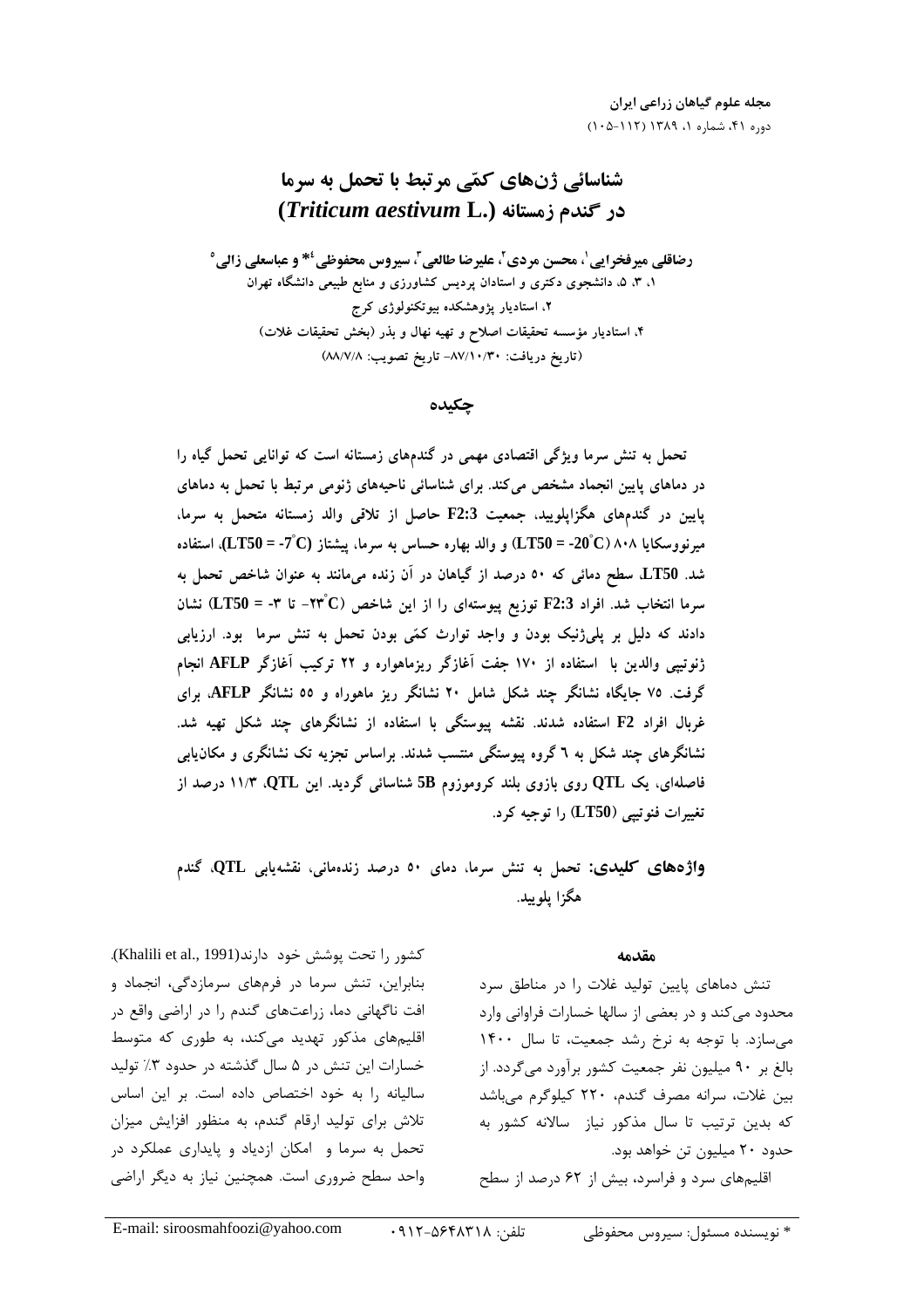واقع در اقلیمهای سرد و فراسرد که تا کنون بایر ماندهاند، اهمیت این بخش از پژوهشهای بهنژادی را برجستهتر می سازد. چند ژنی بودن کنترل این صفت کمی و تاثیرات محیط که کارآیی لازم را در گزینش فنوتيبي براي اين صفت كاهش مى دهد Asghari et) (al., 2005)، لزوم استفاده از نشانگرهای مولکولی را در برنامههای گزینش به کمک نشانگر به عنوان مکمل روشهای کلاسیک روزافزون ساخته است. و این مهم از طریق مکان یابی ژنهای کنترل کننده تحمل به تنش سرما، امکان پذیر می گردد.

توانایی تحمل شرایط سرما و انجماد در اقلیمهای سرد در طول دوره عادت یافتن به سرما که مشتمل بر تغییرات بیوشیمیایی، ساختاری، به صورت سنتز پروتئینهای جدید، و فیزیولوژیک میباشد، حفاظت گیاه را در مقابل خسارات آنها تقویت میکند (Thomashow, 1999). در غلات زمستانه، عادت یافتن به سرما به طور همزمان با بهارهسازی اتفاق می افتد و حداکثر تحمل به سرما زمانی پدیدار میگردد که بهاره سازی به نقطه اشباع خود از نظر طول ساعات دمای پایین مورد نیاز رسیده باشد و سپس قدرت تحمل به سرما کاهش می یابد. به عبارت دیگر ژنهای بهارهسازی بر ژنهای تحمل به سرما اثرات تنظیم کنندگی دارند .(Fowler et al., 1996)

اولین جمعیت در حال تفرق مورد استفاده برای بررسی مقاومت به سرما در گندم، مربوط به یک جمعیت از لاینهای جایگزین شده با ویژگیهای حساس به سرما و غیرحساس به بهارهسازی از رقم چینی بهاره (Triticum spelta 5A) ويك لاين واجد كروموزوم جایگزین شده مقاوم به سرما و حساس به بهارهسازی از دیگر رقم چینی بهاره (Cheyenne 5A) به دست آمده است. نتایج در این تحقیق نشان دادند که ژن بهاره  $Fr - I$  سازی vrn-Al و ژن مقاومت به سرمازدگی فاصله قابل توجهي روى بازوى بلند كروموزوم 5A قرار دارند (Galiba et al., 1995).

.۳۴ (1983) Fowler et al ویژگی بیولوژیک، فیزیولوژیک و مورفولوژیک گندمهای زمستانه را برای تعیین میزان کارآیی هر یک از آنها برای برآورد قدرت زمستان گذرانی آزمون کردند. تفاوتها از نظر قدرت سرماسختی در بین ژنوتیپهای مختلف در اغلب

ویژگیهای ارزیابی شده، معنیدار بود. ارتباط خطی نزدیک در بین بعضی از ویژگیها، نشان داد که امکان استفاده از چند مورد از آنها از طريق غربال كردن، می تواند به عنوان مکمل در آزمایشات زمستان گذرانی در مزرعه، پیشرفت برنامه بهنژادی را تسریع کند. برآوردها از بقاء در شرایط مزرعه<sup>(</sup> (FSI) و LT<sub>50</sub> كمترين اشتباهات آزمایشی را داشتند و بالاترین اندازههای توارثپذیری متعلق به آنها بود. همچنین بیشترین همبستگی نیز بین FSI و LT50 به دست آمد.

برای شناسائی نواحی ژنومی که علاوه بر آللهای بهارهسازی (vrn1)، سطح تحمل به دمای پایین را در گندمهای هگزایلویید مشخص می سازد، دو جمعیت هاپلویید مضاعف با استفاده از والدین واجد تیپ رشد نيازمند به (vrn-  $D1$ , vrn-B1, vrn-A1) نيازمند به بهارهسازی و دارای قدرت متفاوت در تحمل به سرما تهیه شدند. نقشه پیوستگی تلفیقی با استفاده از نقشههای پیوستگی دو جمعیت، مشتمل بر ۵۶۴ جایگاه نشانگر ریزماهواره و ۳۴۰ نشانگر AFLP گردید و توانست ٢٨٧٣ سانتي موركان از ژنوم را پوشش دهد. سطوح تحمل به دمای پایین در نتاج حاصل از تلاقی  $LT_{50} = -20.7^{\circ}C$  نورستار ( $LT_{50} = -20.7^{\circ}C$ ) -۲۲°C دارای محدودهای از ۱۲- تا ۲۳°C-بود. تجزیه تکنشانگری و مکان پابی فاصلهای، نشان داد که یک QTL بزرگ اثر روی کروموزوم 5A و یک QTL کوچک اثر برروی کروموزوم 1D در کنترل این صفت موثرند. جایگاه 5AQTL در فاصله ۴۶ سانتی مورگان از  $j$ ن vrn-A1 مستقر بوده و ۴۰ درصد از تغییرات تحمل به سرما را توجيه كرد (Bagha et al., 2007).

هدف از انجام این پژوهش شناسائی ژنهای کمّی مرتبط با ویژگی LT50 در تحمل به سرما در (QTLs) گندم بود که اطلاعات حاصل بتواند در برنامههای بهنژادی مولکولی مورد استفاده قرار گیرد.

## مواد و روشها

مواد گیاهی

رقم زمستانه میونووسکایا ۸۰۸ به عنوان والد متحمل

<sup>1.</sup> Field Survival Index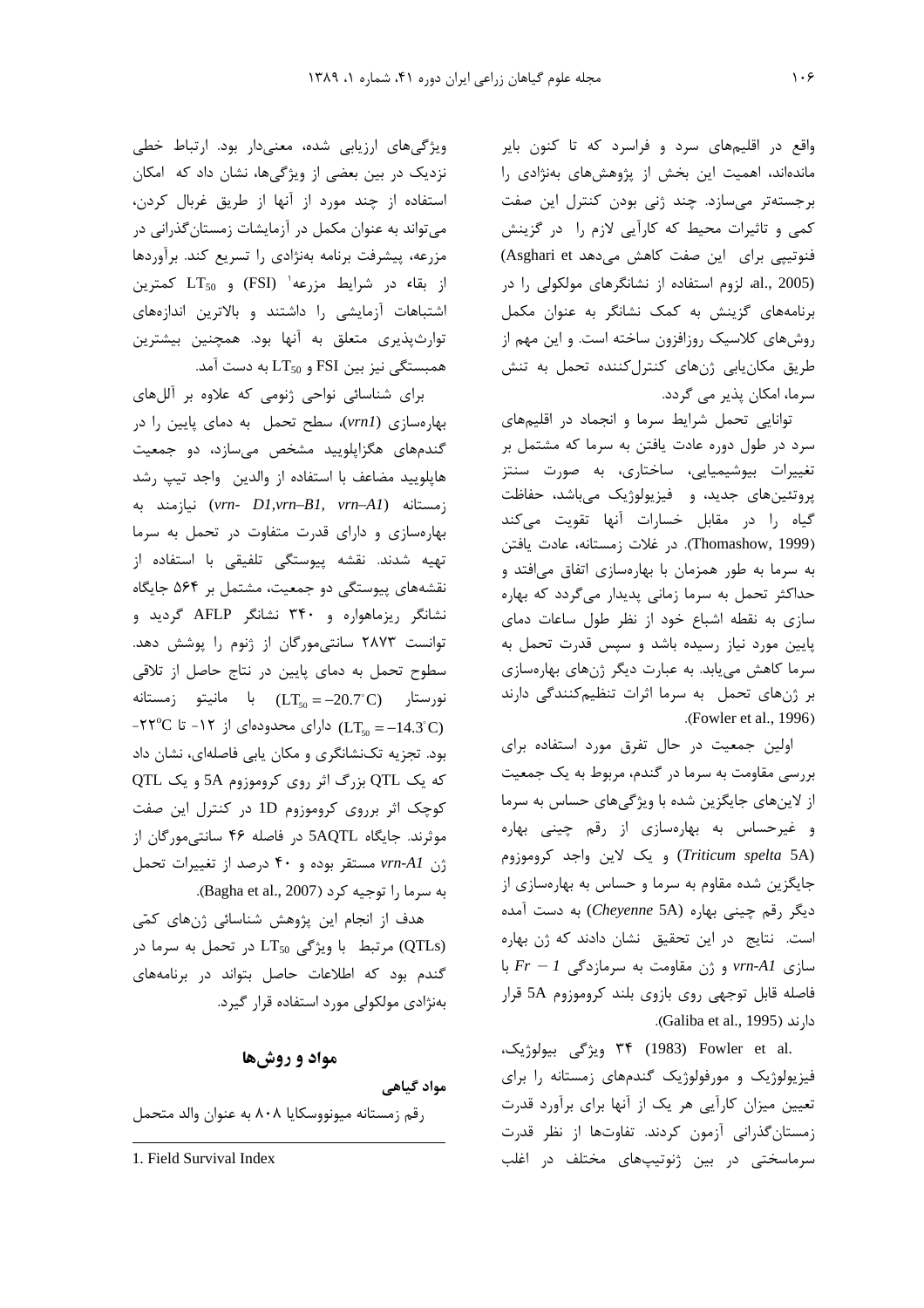به سرما (LT50 = -20°C) و رقم بهاره پیشتاز به عنوان والد حساس به سرما (LT50 =-7°C) جهت توليد  $F_{2:3}$  جمعیت  $F_{2:3}$  استفاده شدند.

### ارزیابی فنوتیپی

ارزیابی فنوتییی با استفاده از ویژگی LT50 (دمائی كه حداقل ۵۰٪ از بوتهها تحت شرايط تنش سرما زنده میمانند) در موسسه تحقیقات اصلاح و تهیه نهال و بذر ۱ ـ بخش تحقيقات غلات ـ در پاييز سال ۱۳۸۵، انجام شد. بذور والدها و ۱۷۸ نتاج  $F_{2\cdot3}$ آنها در گلخانه در گلدانها کشت گردیدند. تعداد بذور برای ۱۱ سطح دمای انجماد با پنج تکرار برای هر ژنوتیپ معین شده بود. پس از جوانهزنی بذور، مراحل داشت شامل آبیاری، تنظیم نور با شدت ۳۵۰ میکرومول بر متر مربع بر ثانیه و با نسبت ١۶ ساعت روشنایی و ٨ ساعت خاموشی و  $\mathrm{v}^{\mathrm{c}}$ تنظیم دما در ٢٠°C به انجام رسید. دوره عادت یافتن به سرما، طی ۴ هفته در فضای آزاد مذکور سپری شد (Bagha et al., 2007). بدين ترتيب بوتهها جهت تهيه طوقه و انجام آزمون به روش Limin & Fowler (1988) آماده شدند. پس از تهیه طوقهها، آنها را در ظروف آلومینیومی قرار داده و فضای باقیمانده ظروف با شن مرطوب به صورت فشرده یوشانده شده و سیس این ظروف به فریزر قابل برنامهریزی منتقل گردیدند. آنگاه با رسیدن دمای فریزر به ۳°C-، طوقه ها با سرعت کاهش ۲ درجه سلسیوس در هر ساعت، در معرض دماهای انجماد تا ٢٣°C- قرار گرفتند. طوقههای متعلق به هر ژنوتیپ به ازای تحمل هر ٢°٢ كاهش دما، از فريزر خارج و به مدت ۱۰ ساعت برای خروج از وضعیت انجماد در دمای ۳°C+ در ۱ تاق رشد نگهداری شدند. آنگاه با انتقال مجدد به گلخانه رشد و تهیه بستر حاوی هوموس گیاهی مناسب در گلدانها کشت و دوره بازیروری را به مدت ۳ هفته سیری کردند. رشد مجدد بوتهها از هر ژنوتیپ و هر سطح دمائی از طریق شمارش بوتههای زنده مورد ارزیابی قرار گرفته، دمائی که حداقل استان خود را حفظ کردند (LT50)، به عنوان (LT50)،  $\sim$ 

تحمل به تنش سرما ثبت گردید. ارزیابی ژنوتیپی

استخراج DNA با استفاده از برگهای والدین و افراد F2 در مرحله ۵-۱۰ برگی با استفاده از روش .Dellaporta et al (1983) Dellaporta et al نمونههای DNA به روش اسپکتروفتومتری و الکتروفورز ژل آگارز ۰/۸ درصد تعیین شد. از نمونههای DNA پس از تعیین غلظت، نمونههای جدیدی با غلظت یکسان ۱۰ نانوگرم در میکرولیتر تهیه شدند و در واکنش زنجیرهای پلیمراز، برای آغازگرهای ریزماهواره، مورد استفاده قرار گر فتند.

برای تجزیه مولکولی علاوه بر آغازگرهای ریزماهواره از آغازگرهایAFLP نیز استفاده شد. برای تجزیه SSR، چند شکلی والدین با استفاده از ۱۷۰ جفت آغازگر ریزماهواره از سری Xgwm مورد بررسی قرار گرفت. واكنش زنجيرهاي پلي مراز شامل ٢٠ نانوگرم DNA الگو، ۱۰ پیکومول از هر آغازگر، کلرورمنیزیم ۲۵ میلی مولار، ۱۰ dNTPs و ۰/۱ واحد Taq و ۰/۱ واحد Taq DNA Polymerase در حجم ۱۵ میکرولیتر انجام گر فت.

برنامه تكثير به صورت ٩۴°C به مدت ۵ دقيقه براي وا سرشت سازی اولیه، و متعاقب آن به روش Touchdown PCR، مرحله اول شامل ١٢ چرخه با كاهش تدريجي دماى اتصال و مرحله دوم شامل ٢٥ چرخه با مشخصات واسرشتسازی به مدت ۳۰ ثانیه در دمای ۹۴°C، اتصال آغازگرها به قطعات DNA با دمای مطابق با دمای مندرج در جدول آغازگرها Roeder et) al., 1998) و گسترش قطعات جدید به ترتیب در ٣٠ ثانیه و ۷۲°C بود. در سیکل آخر، مرحله بسط در ۷۲°C به مدت ١٠ دقيقه انجام گرفت. تفكيك قطعات تكثير با استفاده از ژل پلی آکریل آمید واسرشتساز ۶ درصد انجام و برای رنگآمیزی از روش نیترات نقره استفاده شد.

تجزیه چند شکلی حاصل از طول قطعات تکثیر يافته (AFLP) براساس روش .Vos et al (1995) انجام گرفت. هضم برشی DNA ژنومی با استفاده از دو آنزیم و Pst I انجام و قطعات حاصل به سازگارسازهای Pst I اختصاصی ۲ آنزیم مذکور متصل گردید. مرحله تکثیر

١. موسسه مذكور در كرج واقع است. اين منطقه در محدودهاى به طول جغرافیائی ۵۰/۵۶ درجه شرقی و عرض ۳۵/۳۷ درجه شمالی قرار دارد و از نظر تیپ دمائی، جزء اقلیم های سرد شناخته می شود.

<sup>2.</sup> Cold acclimatation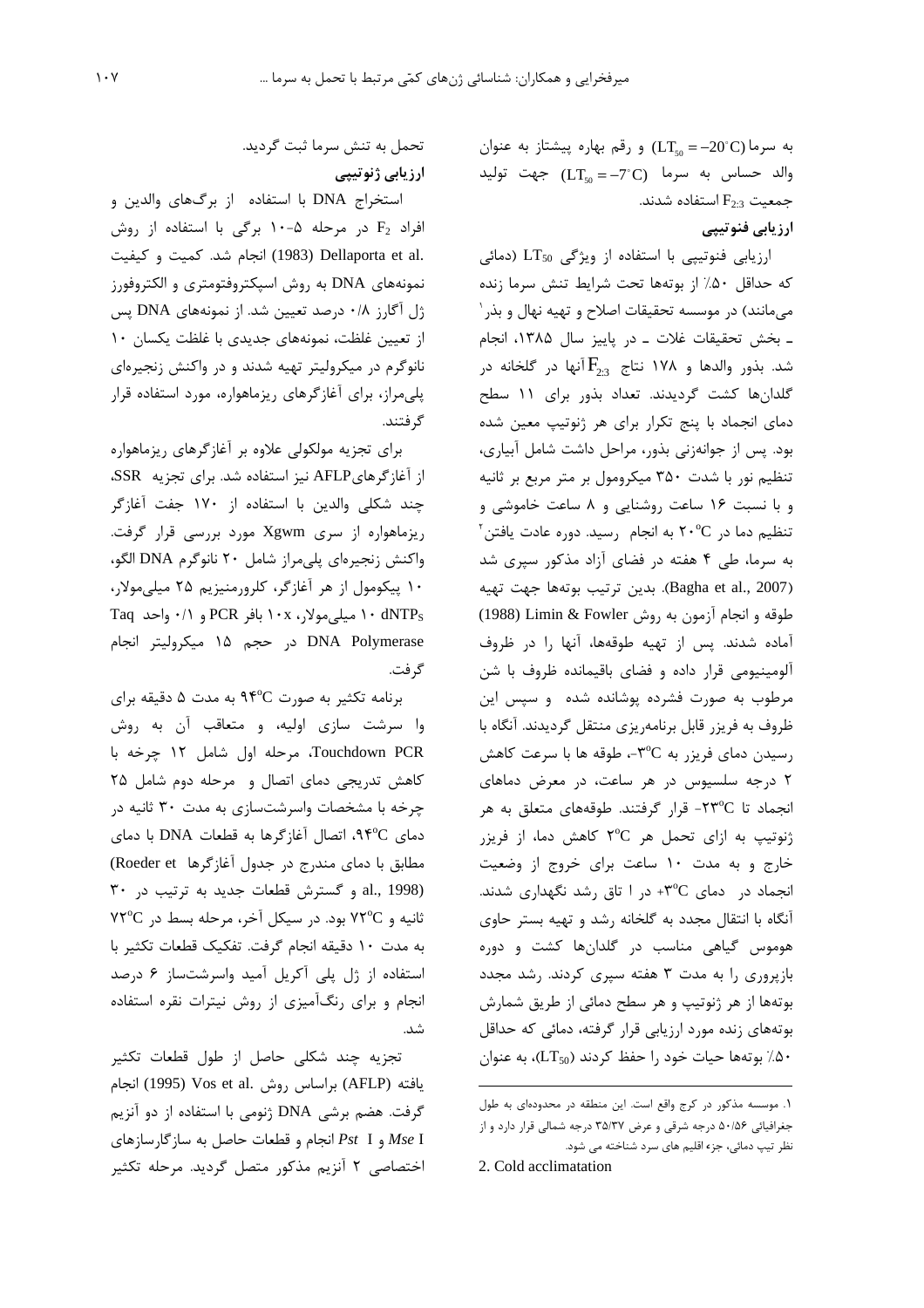$Mse$  I و Pst I+A  $^{\circ}$ رهای $^{\circ}$  Pst I+A و استفاده از CT+ انجام گردید. محصول حاصل از واکنش زنجیرهای یلی مراز با استفاده از ژلهای پلی آکریل آمید واسرشتساز ۶ درصد تفکیک و به روش رنگ آمیزی نیتراتنقره آشکارسازی شدند. تحزيههاي آماري

Limin مقادیر LT50 با استفاده از روش پیشنهادی & Fowler & (1988) تعیین گردیدند. امتیازدهی نوارهای (1987 و AFLP بر اساس روش, Lander et al. انجام شد. تجزیه پیوستگی نشانگرهای چند شکل پس از آزمون انحراف از تفرق در هر جایگاه با فرض کمتر از ۵۰ سانتی مورگان بین دو نشانگر مجاور و لگاریتم آماره ضریب درستنمائی (LOD) ≥ ۳ با استفاده از نرمافزار MAPMAKER ver 3.00 انجام شد. تبدیل نسبتهای نوترکیبی بین نشانگرها به واحد نقشه سانتی مورگان از طريق تابع نقشه Kosambi (1944) انجام گرفت. براي یافتن رابطه بین دادههای فنوتییی و ژنوتییی به منظور مکان یابی QTLs فرضی، تجزیه تکنشانگری و مکان یابی فاصلهای با استفاده از نرمافزار Win QTL  $\frac{1}{2}$  (Wang et al., 2007) Cartographer 2.5 انجام گرفت.

#### نتايج

#### تجزيه فنوتييي

 $\lambda \cdot \lambda$  انداز مهای  $LT_{50}$  لاینهای والدینی، میرنووسکایا و پیشتاز، برای ۱۷۸ نتاج  $F_{2:3}$  در شکل ۱ ارائه شده است. در این هیستوگرام، فاصله گروهها مطابق با سطوح دماهای آزمون انجماد می باشد.

این توزیع پیوسته از مقادیر LT50 (٣- تا ٣٥ ٢٣-) دلیل بر توارث کمی تحمل به تنش سرما در گندم است.  $LT_{50}$  میانگین LT<sub>50</sub>، در جمعیت 1۴/۵۲°C بود و خطای معيار برابر با ٠/٣٢ كرديد. بيش از ۵ درصد خانوادهها ا خانواده) دارای LT50 کمتر از والد حساس، پیشتاز و UT50 دارای دار  $LT_{50}$  بیش از ۲۴ درصد خانوادهها (۴۴ خانواده) دارای بيش از والد مقاوم، ميرنووسكايا ٨٠٨، بودند.

## تجزيه مولكولي نقشه ييوستگى

از مجموع ۱۷۰ جفت نشانگر ریز ماهواره (SSR)، ۲۰ نشانگر و از تعداد ۲۲ ترکیب آغازگر اختصاصی ۱۰ (Mse I+2/ Pst I+1) AFLP تركيب بين والدين چند شکل بودند که در مجموع ۷۵ جایگاه چند شکل حاصل گردید. برای هر جایگاه، انحراف از نسبتهای مندلی مورد انتظار، از طریق آزمون نیکوئی برازش کایمربع"، بررسی شد. برخی از نشانگرهای واجد انحراف، با سایر نشانگرها، پیوستگی نشان ندادند. بدلیل اینکه انحراف از تفرق ممکن است ضرایب نوترکیبی را تحت تاثیر قرار دهد نشانگرهای بسیار مبهم (p<0/01) قبل از تهيه نقشه پيوستگي از تجزيه حذف شدند. بدين ترتیب از بین ۷۵ نشانگر، ۲۸ نشانگر به ۶ گروه پیوستگی با متوسط فاصله ۸/۰۷ سانتی مورگان بین دو نشانگر مجاور منتسب شدند که حدود ۲۲۶ سانتی مورگان ژنوم گندم را پوشش دادند. ۴۷ نشانگر دیگر در هیچ یک از گروههای پیوستگی قرار نگرفتند. از مجموع ۲۸ نشانگر در نقشه پیوستگی، ۳ نشانگر ریزماهواره و بقیه نشانگر AFLP بودند. هر گروه پیوستگی حداقل شامل ۲ نشانگر بود (شکل ۲). شناسائی نشانگرهای مرتبط با تحمل به سرما

براساس تجزيه تک نشانگرى ١٠ نشانگر مرتبط با تحمل به سرما، باستثنای یک مورد، براساس (Roeder et al., 1998) SSR دوقعیتهای نشانگرهای روی کروموزمهای 4A، 5B و 5D شناسائی شدند (جدول ۱).

جدول ۱- نشانگرهای مرتبط با تحمل به سرما در جمعیت حاصل از تلاقی میرنووسکایا ۸۰۸ با پیشتاز

| ◢        | $\cdots$ |                      | ,, ,<br>ີ                |                |         |
|----------|----------|----------------------|--------------------------|----------------|---------|
| نشانگر   | كرموزوم  | bo                   | b1                       | $F(1, n-2)$    | P-value |
| CA24     | 5B       | 151.08               | $-1/577$                 | 17/178         | 0.000   |
| CA21     | 5B       | 15/11                | $-1/\lambda$ ۶۶          | 18/749         | 0.000   |
| Xgwm371  | 5B       | 15/15                | $-1/754$                 | ۱۵/۳۹۲         | 0.000   |
| CA45     | 5B       | ۱۴/۱۰۲               | $-1/5V\Delta$            | ۱۴/۳۶۵         | 0.000   |
| CA15     | 5B       | 15/10.               | $-1/541$                 | 17/FV          | 0.000   |
| CA10     | 5B       | $1F/\cdot \Lambda$ ۶ | $-1/7\Delta$             | $V/\Lambda$ ۴۳ | 0.006   |
| CA51     | 5B       | 18/707               | $-1/\lambda$ ۳.          | 10/189         | 0.000   |
| CA27     |          | 131899               | $-1/796$                 | 91997          | 0.010   |
| Xgwm 397 | 4A       | 15/77                | $-1/\lambda \cdot \cdot$ | 15/7.7         | 0.000   |
| Xgwm 174 | 5D       | <b><i>IFITAA</i></b> | $-1/709$                 | ۵۱۶۰۱          | 0.019   |

3. Chi-squar goodness-of-fit test

١. آغاز گرهای مرحله تکثیر انتخابی، به اختصار با دو حرف C و CA) A) نمایش داده شده اند.

<sup>2.</sup> Logarithm of Likelihood Ratio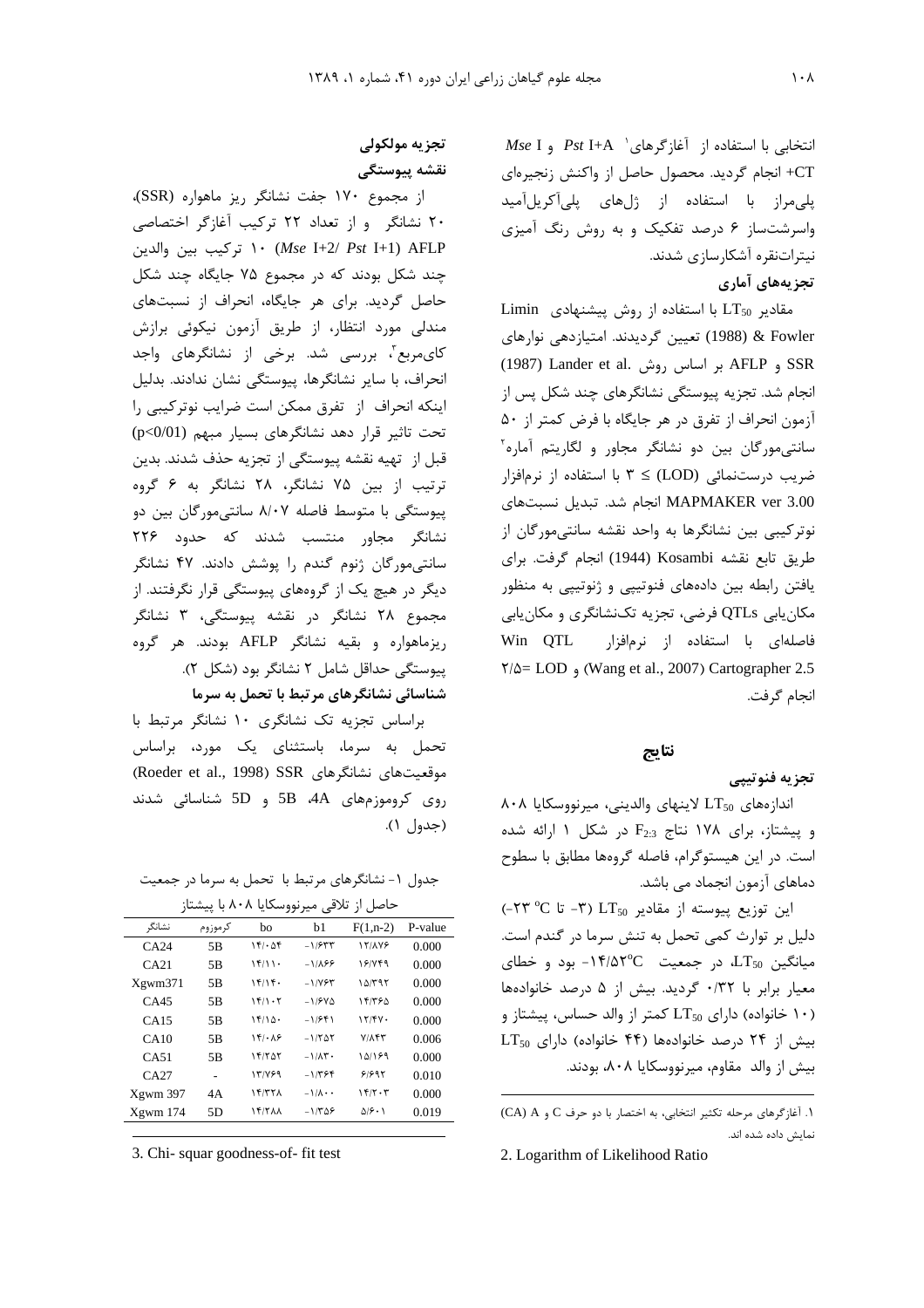بر اساس مکان پاہی فاصلهای یک ناحیه معنیدار شناسائی شد که LOD آن برابر با ۳/۷۸ بود (جدول ۲). این ناحیه روی کروموزم 5B، گروه اول پیوستگی، در بين دو نشانگر CA24 و CA21، با فاصله ۰/۵۴۲ سانتی،مورگان از نشانگر CA21 قرار داشت. هر دو نشانگر، در تجزیه تک نشانگری نیز شناسائی شدهاند. این QTL، ۱۱/۳ درصد از تغییرات LT50 را در تحمل به سرما توجیه کرد (جدول ۲). در شکل ۳، منحنی حاصل از مکان یابی فاصلهای، در گروه پیوستگی ۱ دیده مے شود.

#### بحث

نتایج تجزیه فنوتیپی نشان داد که علاوه بر آنکه صفت تحمل به سرما، از توزیع پیوستهای برخوردار است در انتخاب والدين نيز دقت لازم به عمل آمده است، زيرا تنوع ژنتیک گسترده در نتاج  $F_{2:3}$  مشاهده شد. به این ترتیب با دسترسی به جمعیت در حال تفرق و رابطهای که در این نوع جمعیت بین عدم تعادل لینکاژی و فاصله ژنتیکی وجود دارد، شناسائی آللهای کمی امکان پذیر گردید (de Vienne & Causse, 1998). مكان يابى ژنهای مرتبط با تحمل به سرما، در تجزیه تکنشانگری، ۱۰ نشانگر را در این ارتباط شناسائی کرد که نشانگر

واجد بالاترين آماره F، در نقشهيابي فاصلهاي نيز تاييد شد. .Asghari et al (2005) با استفاده از ٣٢ نشانگر ريز ماهواره، ارزیابی ژنوتییی جمعیت F2 کلزا را برای بررسی تحمل به سرما انجام دادند. براساس جدول ٣، نوع عمل OTL مورد نظر به صورت غالبيت ناقص 0<|d/a|<1 میباشد (Sutka & Snape, 1989)، که سهم اثر افزایشی در کنترل صفت بیش از سهم اثرات غالبیت است و جهتهای منفی این دو اثر نشان میدهند که آلل موثر در تحمل به سرما از والد حساس' به نتاج منتقل شده است و میبایست در برنامههای بهنژادی کلاسیک، نظیر انتخاب تودهای، انتخاب لینه خالص و روش گزینش دورهای بین خانوادههای حاصل از خودگشنی که در تلفيق با فن آوري هاي مولكولي انجام مي پذيرند، استفاده شود. Snape et al. در مروری بر تحقیقات انجامیافته، وجود لوکوسهای بهارهسازی را برروی کروموزومهای گروه ۰، ۴، ۵ و ۷ مورد تایید قرار داده و نیز اعلام می کنند که کروموزومهای گروه ۵، آللهای کمی بزرگ اثر تعیینکننده تیپ زمستانه متحمل به دمای پایین و تیپ بهاره حساس به دمای پایین را شامل مے گردند.

۱. جهتهای منفی اندازه های LT50 در محاسبات، حذف شدهاند.



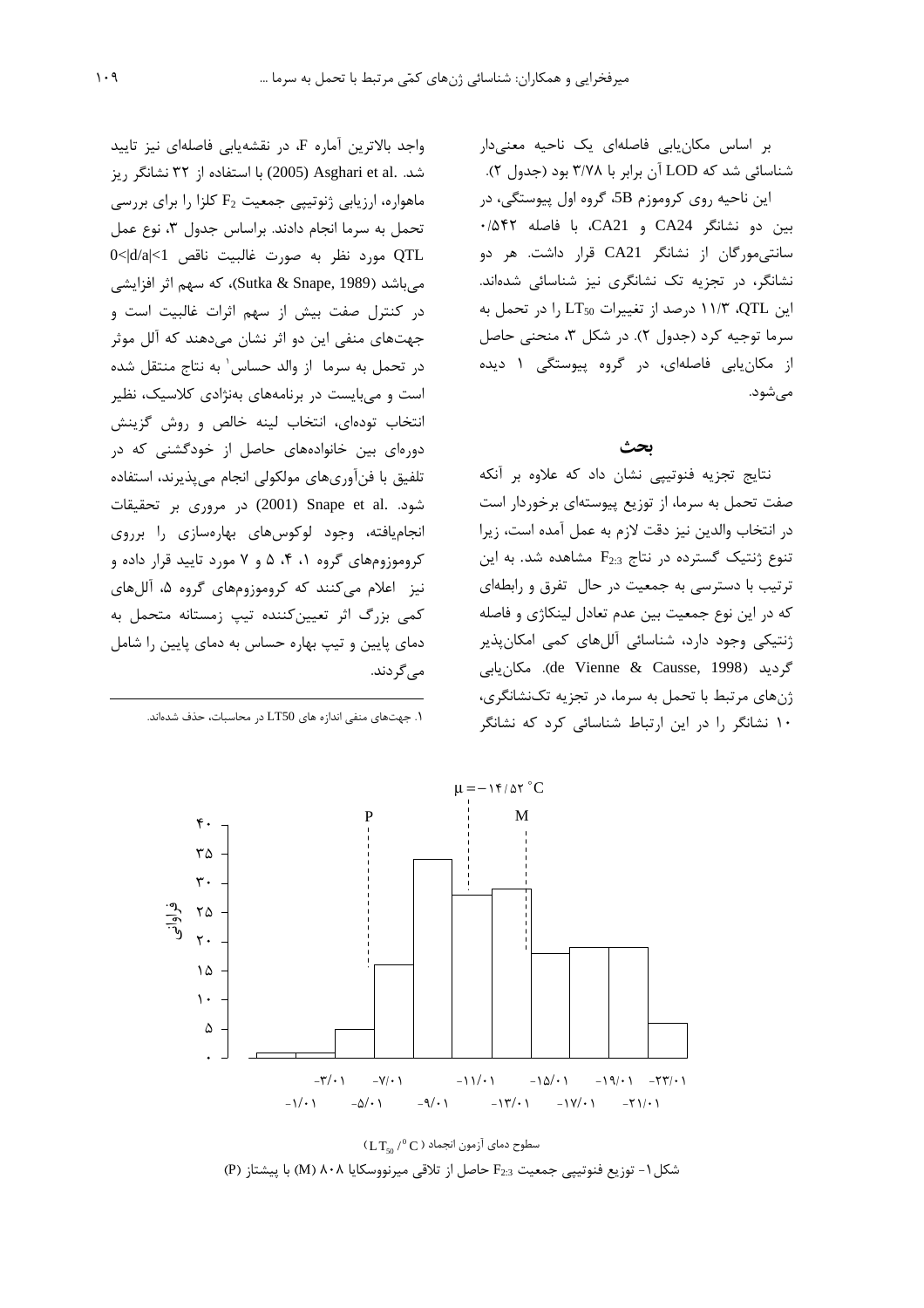

شکل ۲- نقشه پیوستگی با استفاده از نشانگرهای SSR و AFLP در گندم هگزاپلویید و جایگاه QTL شناسائی شده در گروه پیوستگی اوّل



شکل ۳- منحنی حاصل از مکان یابی فاصلهای ساده برای گروه پیوستگی اول

جدول۲- گروه پیوستگی، فاصله مکانی، شماره کروموزوم، LOD، اثرهای افزایشی و غالبیت سهم QTL شناسایی شده در توجیه واربانس تحمل به سرما در گنده هگزا بلویید

| وارياعس تاحمل به سرما در احمام مانرا، پنوييتا |                   |              |          |              |                        |                               |                |  |  |
|-----------------------------------------------|-------------------|--------------|----------|--------------|------------------------|-------------------------------|----------------|--|--|
|                                               | گروه پیوستگی۔ QTL | فاصله* مكانے | كروموزوم | <b>LOD</b>   | اثر افزایشی            | اثرهاى غالبيت                 | سهم در واریانس |  |  |
|                                               |                   | $CA21-CA24$  |          | $Y/Y\Lambda$ | $-\nabla/\cdot \Delta$ | $ \cdot$ $\wedge$ $\breve{r}$ | ۱۱/۲           |  |  |

\*: مكان هاى ژنى چند شكل حاصل از جفت آغاز گر اختصاصى Mse I-CT/Pst I-A)AFLP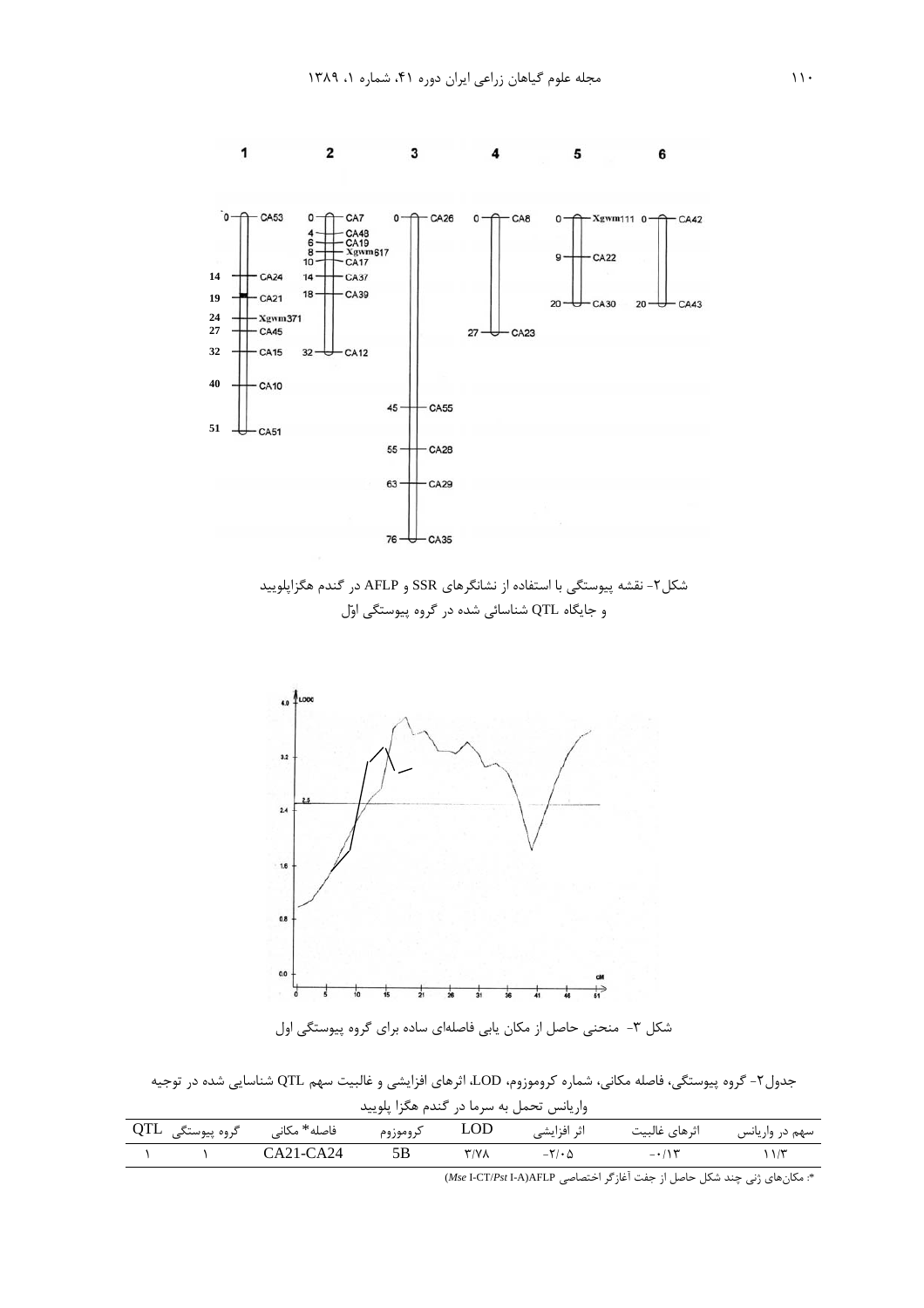$_{\rm H_{2:3}}$  بررسی نتاج  $_{\rm F_{2:3}}$  نشان میدهد که ۹۸ ژنوتیپ، این .<br>ذ .<br>ناحیه مارکری (CA21) را از والد حساس به سرما، سشتان دریافت کردهاند که از آن بین ۱۶ ژنوتیب <u>:</u> تحمل به سرمای برابر و یا کمتر از والد حساس د و ۳۳ ژنوتیپ تحمل به سرمای ZLT $_{50}$ ۹°C <u>:</u> داد و با بیش از والد متحمل، میرنووسکایا ۸۰۸، <u>:</u> نشان دادهاند و این وضعیت به وضوح LT50  $\leq$  - ۱۷°C .<br>نشان مردهد که این ناحیه نشانگری با دیگر بخش های .<br>توم تحت تاثيرات متقابل با يكديگ قرار دارند كه با .<br>ذ وجود دارا بودن ناجيه مذكور، در موارد*ي سطح* بابت; تر از والد حساس را نشان میدهند (Chao et al., 1989).

در این پژوهش، مقادیر  $\Gamma_{\rm 50}$  برای ۱۷۸ خانواده .<br>ذ از ۳- تا ۲۳°C- متغیر بود و میانگین دادههای  $\rm{F}_{2:3}$ 0 مائی "0° 1۴/۵۲ - برآورد شد. بر این اساس، بیش از درصد خانوادهها، ۱۰ خانواده، دارای  $\Gamma_{\rm g_0}$  کمتر ا ز والد .<br>ن .<br>ن حساس و پیش از ۲۴ درصد خانوادهها، ۴۴ خانواده، j .<br>ذ  $\mathcal{L}$ دارای  $\mathop{\rm LT}\nolimits_{50}$  بیش از والد متحمل بودند. بدین ترتیب .<br>وحود بدیده تفکیک متحاوز محتمل است و مرتواند د. صورتي كه انتقال آلا هاي موثر در صفت از هر دو والد به .<br>نتاج باشد، حضور هر دو والد را در کنترل تحمل به سرما  $_{\rm i}$ تاييد كند (Chao et al., 1989)، و امكان تجميع اين آللها را در ارقام زارعي متحملتر فراهم سازد. هم چنين .<br>نقش یکی از کروموزومهای گروه پنج گندم، 5B، در تحمل به سرما مشخص گردید.

.<br>نتایج به دست آمده، نشان مے دهد که تحمل به

سرما، صفتی کمی بوده و بنادان تحت تأثیر شرایط .(de Vienne & Causse, 1987). گزینش دای این صفت در نسا های در حال تفکیک با استفاده از ادازها*ی* مکملی مانند نشانگرهای مولکولی، كارآئي گزينش و بيشرفت ژنتيک حاصل از آن را افزايش مردهد. و با توجه به اینکه در منابع مختلف موثر بودن اثرات افزايشي و غالبيت ژنها در كنترل تحمل به سرما گزارش شده است (Sutka & Snape, 1989) در نتیجه شناسائی QTLs با اثرهای افزایشی و غالبیت مرتبط با .<br>تحمل به سرما و نشانگرهای مرتبط با این QTLs. مرتواند د. برنامههای گزینش و اصلاح برای این صفت .اهگشا باشد. همچنین استفاده از نشانگرها و شهای کاندید مرتبط با تحمل به سرما که روی کروموزومهای گروه بنج شناسایی شدهاند و در بانکهای اطلاعاتی وجود دارند، مے توانند باعث تسریع در تحقیقات مولکولی ذب بط گردند.

#### سپاسگزاري

تحقیق حاضی با بشتیبانی جوزه معاونت بژوهشی د دست کشاورزی و منابع طبیعی دانشگاه تقران و موسسه بیوتکنولوژ*ی گ*یاهی و موسسه تحقیقات اصلاح و تمیه نهال و بنی وزارت حماد کشاورزی به انجام رسیده است. بدین وسیله از تمامے اساتید و کارشناسان تشکر و قد، دان*ی می گ*ردد.

#### **REFERENCES**

- 1. Asghari, A., Mohammadi, S. A., Moghadam, M., Tourchi, M. & Dabbagh Mohammadi Nasab, A., (2005). QTL mapping of genes controlling cold resistance in Colja using microsattelite markers. *Iranian Journal of Crop Science*, 7 (3), 202-211. (In Farsi).
- 2. Khalili, A., Hajam, S. & Irannejad, P. (1991). *The comprehensive water country project (climate knowing of Iran- climatic divisions)*. Ministry of Energy Publication, Pp. 274. (In Farsi).
- 3. Baga, M., Chodaparambil, S. V., Limin, A. E., Pecar, M., Fowler, D. B. & Chibbar, R. N. (2007). Identification of quantitative trait loci and associated candidate genes for low temperature tolerance in cold hardy winter wheat. *Funct Integr Genomics*, 7, 53-68.
- 4. Chao, S., Sharp, P. J., Worland, A. J., Warham, E. J. & Koebner, R. M. D. (1989). RFLP- based genetics maps of wheat homologous group 7 chromosomes. *Theor Appl Genet*, 78, 495-504.
- 5. Dellaporta, S., Wood, L. & Hicks, J. B. (1983). A plant DNA minipreparation. *Plant Mol Biol Reporter*, 1 (14), 19-21.
- 6. Fowler, D. B., Dvorak, J. D. & Gusta, L. V. (1983). *Breeding for winter hardiness in wheat*. D.B. Fowler, et al. (eds), University of Saskatchwan, printing services. Saskatoon. Pp. 136-184.
- 7. Fowler, D. B., Chauvin, L. P., Limin, A. E. & Sarhan, F. (1996). The regulatory role of vernalization in the expression of Low- temperature- induced genes in wheat and rye. *Theor Appl Genet*, 93, 554-559.
- 8. Gill, K. S., Gill, B. S. & Endo, T. R. (1993). A chromosome region- specific mapping strategy generich telomeric ends in wheat. *Chromosoma*, 102, 374-381.